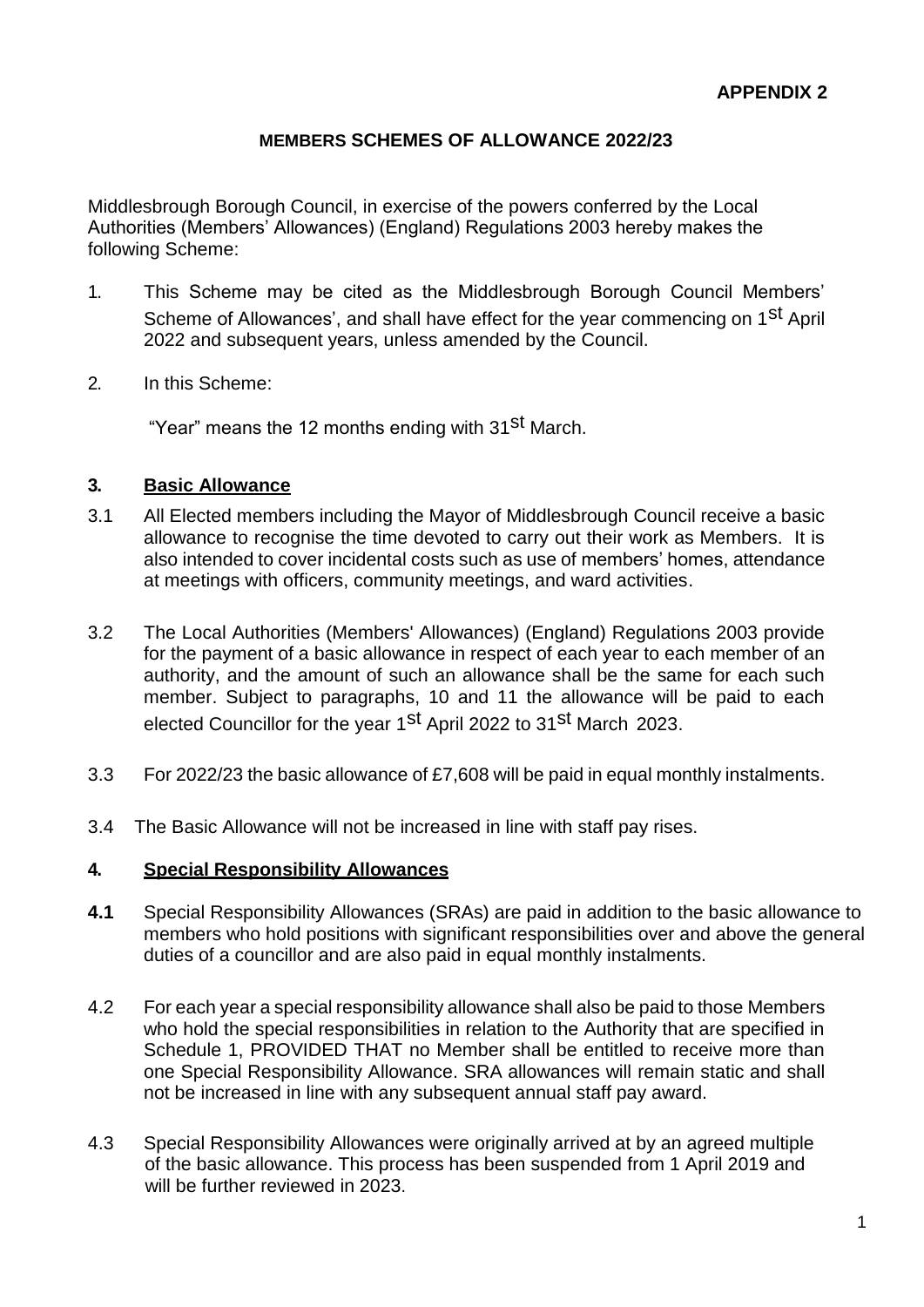- 4.4 Subject to paragraphs 10 & 11.1 the amount of each such allowances shall be the amount specified against that special responsibility in Schedule1.
- 4.5 A special responsibility allowance relating to the duties of a Political Group Leader shall be payable to the leader of the overall majority group and to the leaders of the two largest minority Groups, where each of the minority Groups comprise at least 10% of the total number of Members of the Council.
- 4.6 Where there is no over-all majority group, the two largest political group leaders will receive a minority special responsibility allowance. Where only one of the two largest minority Groups comprise at least 10% of the total number of Members of the Council, a special responsibility allowance relating to the duties of Political Group Leader shall be payable to the leader of the next largest minority Group.

#### **5. Travelling and Subsistence Allowance – Councillors**

- 5.1 A Councillor shall be entitled to receive appropriate travel and subsistence allowances where he/she necessarily incurs expenditure on travel or subsistence in order to perform an approved duty.
- 5.2 The amount of the allowance payable to a Member in respect of subsistence shall be the same as that approved by the Authority in respect of officers of the Council who are paid officer rates.
- 5.3 The subsistence allowance payable shall be increased or decreased to the same extent as determined by the Authority in respect of officers.
- 5.4 The allowance payable to a Member in respect of travel mileage shall be paid at the Inland Revenue rate (45p per mile).
- 5.5 For the purposes of this paragraph, approved duties shall include all those duties, which are specified in Part I of Schedule 2 to this Scheme.

### **6. Travelling and Subsistence – Co-opted Members**

6.1 A Co-opted Member shall be entitled to receive appropriate travel and subsistence allowances as specified in Part II of Schedule 2 to this Scheme.

### **7. Dependent Carers Allowance**

- 7.1 A Councillor or Co-opted Member shall be entitled to receive a dependent carers allowance to provide for children or adult care, where he/she has necessarily incurred that expenditure in respect of a dependent who is looked after by a registered provider whilst the Councillor or Co-opted Member is carrying out an approved duty.
- 7.2 The dependent carers allowance referred to in paragraph 7.2 above shall be paid per hour and be in line with the national living wage and limited to 7 hours per week.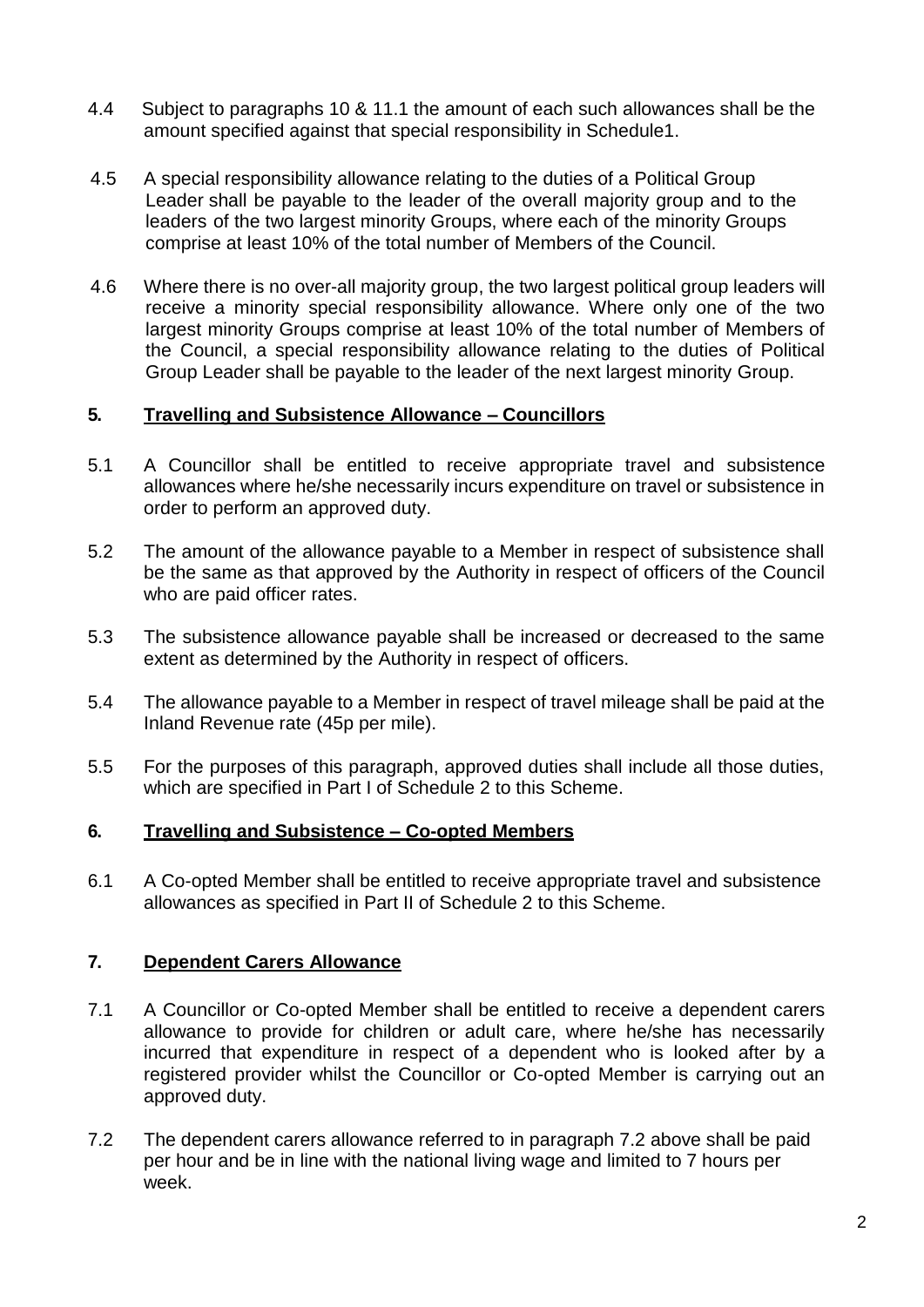- 7.3 The allowance will not be payable to a member of the claimant's own household.
- 7.4 For the purposes of this paragraph, an approved duty is any duty listed in Part I of Schedule 2 to this Scheme.

## **8. Telephone / Broadband Allowance**

8.1 A member is entitled to a communications allowance of a  $£15$  contribution towards their telephone connections and a £10 contribution towards broadband connections. One claim per household, subject to annual proof of service.

## **9. Pensions**

9.1 No councillor shall be entitled to pensions in accordance with this scheme

## **10. Renunciation**

10.1 A Member may by giving notice in writing to the Director of Legal and Governance, or the Head of Democratic Services elect to forego all or part of their entitlement to an allowance under this Scheme. Where such a declaration is made, it remains in force until a further notice in writing is given to the Director of Legal and Governance or the Head of Democratic Services to withdraw it.

## **11. Part-year Entitlements**

- 11.1 The provision of this paragraph shall have effect to regulate the entitlements of a Councillor to basic and special responsibility where, in the course of a year, this Scheme is amended or that Councillor becomes, or ceases to be, a Councillor, or accepts or relinquishes a special responsibility in respect of which a special responsibility allowance is payable.
- 11.2 If an amendment to this Scheme changes the amount to which a Councillor is entitled by way of a basic allowances or a special responsibility allowance, then in relation to each of the periods:
	- a) beginning with the year and ending with the day before that on which the first amendment in that year takes effect, or
	- b) beginning with the day on which an amendment takes effect and ending with the day that on which the next amendment takes effect, or (if none) with the year,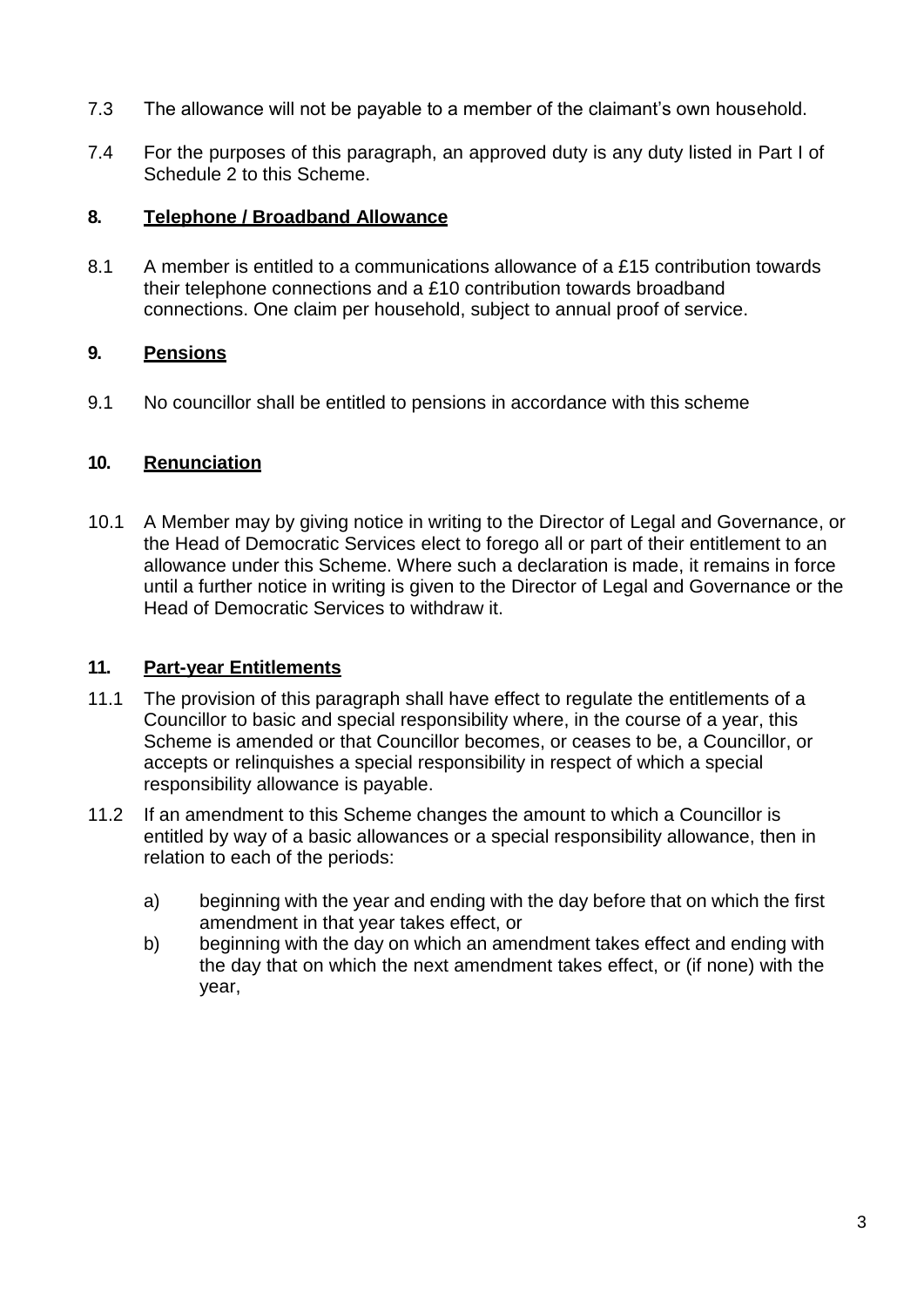The entitlement to such an allowance shall be to the payment of such part of the amount of the allowance under this Scheme as it has effect during the relevant period as bears to the whole the same proportion as the number of the days in the period bears to the number of days in the year.

- 11.3 Where the term of office of a Councillor begins or ends otherwise than at the beginning or end of a year, the entitlement of that Councillor to a basic allowance shall be to the payment to such part of the basic allowance as bears to the whole the same proportion as the number of days during which his/her term of office subsists bears to the number of days in that year.
- 11.4 Where this Scheme is amended as mentioned in sub-paragraph 11.2, and the term of office of a Councillor does not subsist throughout the period mentioned in subparagraph 11.2a, the entitlement of any such Councillor to a basic allowance shall be to the payment of such part of the basic allowance referable to each such period (ascertained in accordance with that sub-paragraph) as bears to the whole the same proportion as the number of days during which his term of office as a Councillor subsists bears to the number of days in that period.
- 11.5 Where a Councillor has during part of, but not throughout, a year such special responsibilities as entitle him or her to a special responsibility allowance, that Councillor's entitlement shall be to payment of such part of that allowance as bears to the whole the same proportion as the number of days during which he has such special responsibilities bears to the number of days in that year.
- 11.6 Where a remunerated person has been absent due to exceptional circumstances, and another Member acts as chair for more than 50% of the meetings in any Municipal Year or chairperson is absent for more than two consecutive months, then the person who has acted as chair shall be remunerated in place of the appointed chairperson (on a pro rata basis).
- 11.7 Where payment of any allowance has already been made to the initially appointed person, the authority may require that such part of the allowances paid to the appointed person for any such period to be repaid to the authority (determined by the Monitoring Officer).
- 11.8 Where this Scheme is amended as mentioned in sub-paragraph 11.2 and a Councillor has during part, but does not have throughout the whole, of any period mentioned in sub-paragraph 11.2a of that paragraph any such responsibilities as entitle him or her to a special responsibility allowance, that Councillor's entitlement shall be to payment of such part of the allowance referable to each such period (ascertained in accordance with that sub-paragraph) as bears to the whole the same proportion as the number of days in that period during which he or she has such special responsibilities bears to the number of days in that period.
- 11.9 Where a scheme of allowances is amended, the Council can choose to apply any amendment retrospectively to the beginning of the financial year in which the amendment is made.

### **12 Claims and Payments**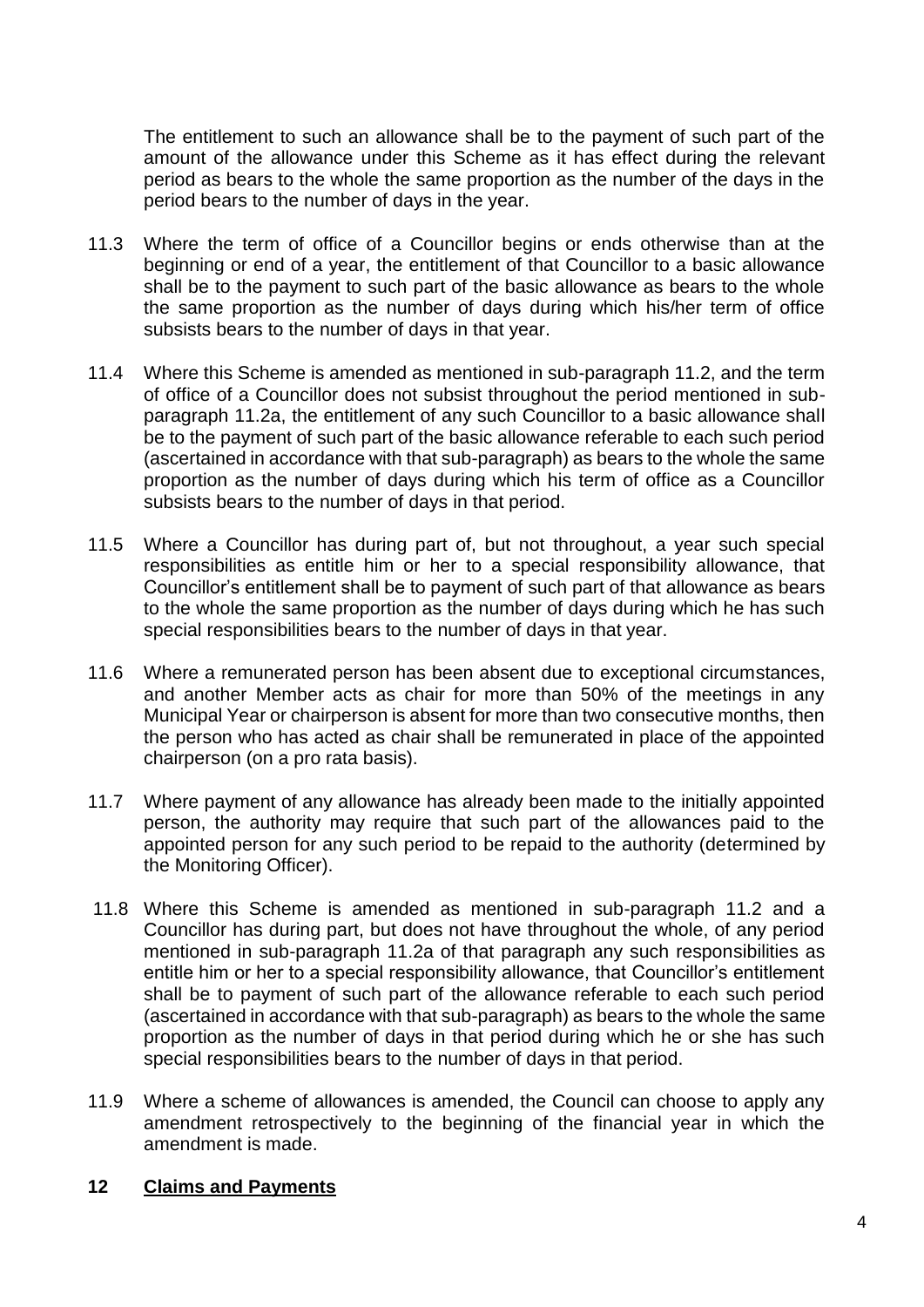- 12.1 Payments of allowances shall be made as follows:
	- a) Basic Allowances: Automatically Paid Monthly<br>b) Special Responsibility Allowances: Automatica
	- Special Responsibility Allowances: Automatically Paid Monthly
	- c) Travel and Subsistence Allowance: Monthly (Claim)
	- d) Dependent Carers Allowance: Monthly (Claim)
	- e) Co-optees Allowance: Monthly (Claim)
- 12.2 All payments shall be made direct to a Bank or Building Society.
- 12.3 A claim for expenses/subsistence under this scheme shall be made within two months of the date of the meeting in respect of which the claim is made.
- 12.4 Claims for travel and subsistence (other than mileage for approved duties) shall only be approved where receipts of expenditure have been provided and have been incurred in relation to an approved duty or with the approval of the Head of Democratic Services.
- 12.5 For each claim, Members shall submit an electronic claim acknowledging that they are entitled to claim the expenses and where appropriate that they hold the appropriate valid driving documentation.
- 12.6 Members should submit their claims by the 7th day of the month
- 12.7 The Director of Legal & Governance Services shall have authority to agree a different frequency of payment with an individual Member on request.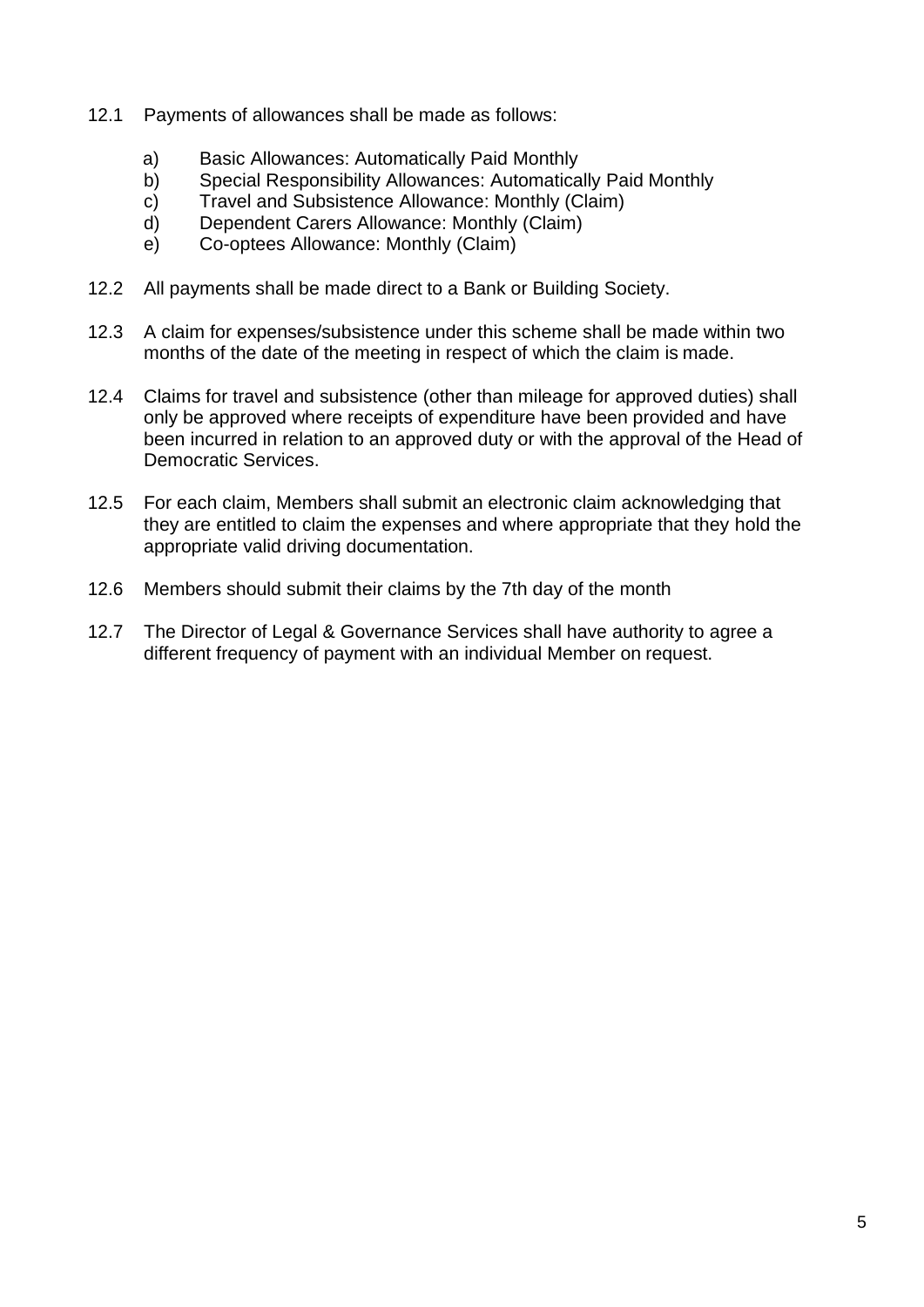# **SCHEDULE 1**

## **BASIC 2022/23 - £7608 x 47 Members (including Mayor)**

These allowances are **not** subject to the inflationary increase in line with staff pay awards.

## **SPECIAL RESPONSIBILTY ALLOWANCES (SRAs)**

The following roles are specified as those designated as receiving a special responsibility allowances, and the amounts of those allowances. These allowances are **not** subject to the inflationary increase in line with staff pay awards.

| <b>OFFICE</b>                                                                          | No of<br><b>Positions</b> | <b>ALLOWANCE</b> | <b>Total</b> |
|----------------------------------------------------------------------------------------|---------------------------|------------------|--------------|
| Mayor                                                                                  | 1                         | £55,952          | £55,952      |
| Deputy Mayor & Executive Member                                                        | 1                         | £19,518          | £19,518      |
| <b>Executive Members</b>                                                               | 8                         | £11,190          | £89,520      |
| Chair of Overview & Scrutiny Board                                                     | 1                         | £11,190          | £11,190      |
| <b>Chair of Licensing Committee</b>                                                    | 1                         | £8,393           | £8,393       |
| Chair of Planning & Development Committee                                              | 1                         | £8,393           | £8,393       |
| <b>Chair of the Council</b>                                                            | 1                         | £5,595           | £5,595       |
| Chair of Corporate Affairs and Audit Committee                                         | 1                         | £5,595           | £5,595       |
| <b>Chairs of Scrutiny Panels</b>                                                       | 6                         | £5,595           | £33,570      |
| <b>Chair of Standards Committee</b>                                                    | 1                         | £2,798           | £2,798       |
| <b>Chair of Staff Appeals Committee</b>                                                | 1                         | £2,798           | £2,798       |
| <b>Chair of Teesside Pension Fund Committee</b>                                        | 1                         | £2,798           | £2,798       |
| <b>Political Group Leaders:</b>                                                        |                           |                  |              |
| Majority Group (currently not claimed)                                                 | 1                         | £8,393           | £8,393       |
| Largest Minority Groups - maximum x 2 providing<br>they have 10% of Council membership | $\overline{2}$            | £2,798           | £5,596       |
| <b>Total cost of SRA</b>                                                               | 25                        |                  | £260,109     |

**Banding Scheme Index** – The Council's "Mulitplier" System of calculating Special Responsibility Allowances has been suspended for a period of 4 years (2022-23, or until it is next reviewed.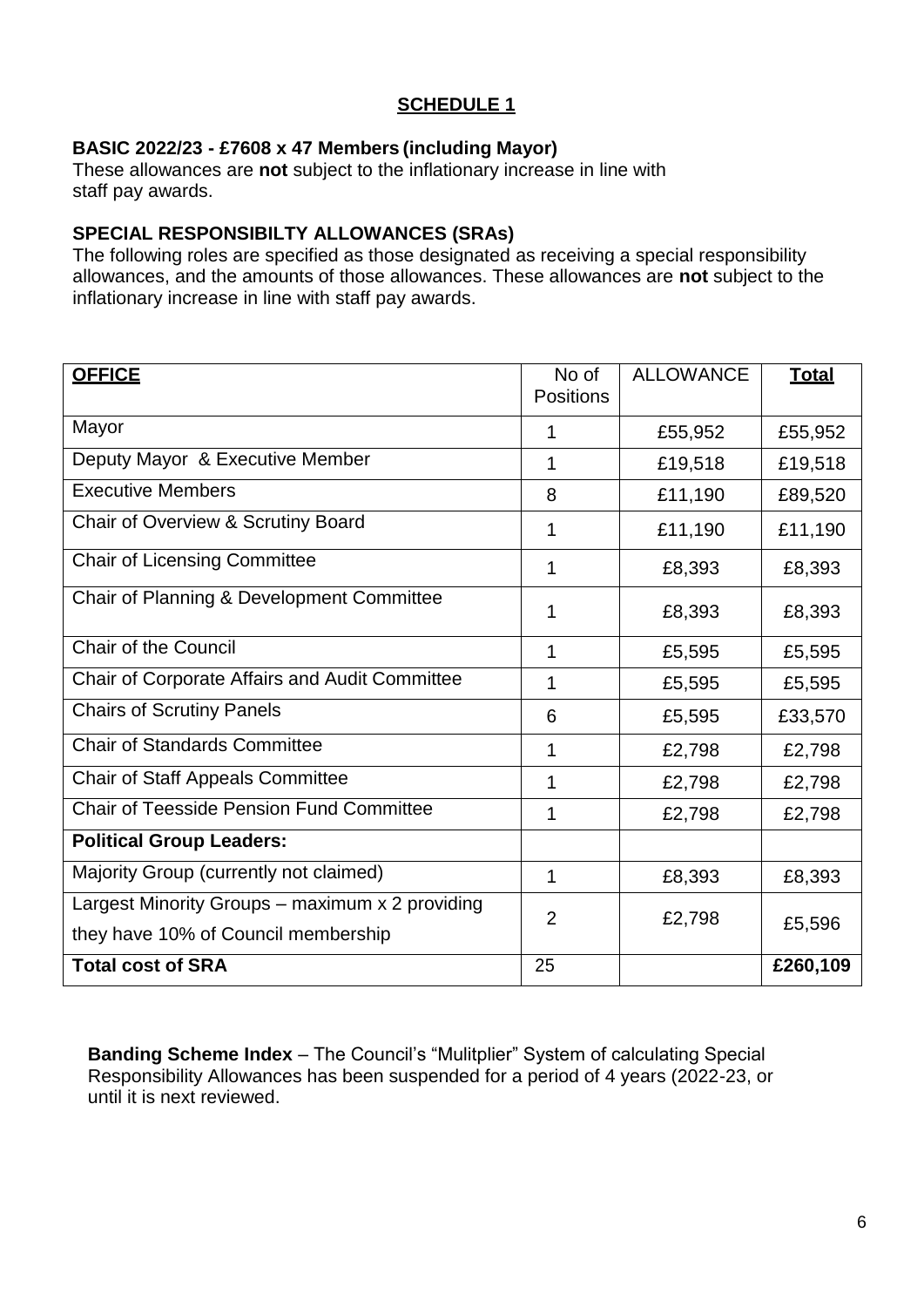# **SCHEDULE 2**

# **TRAVEL & SUBSISTENCE ALLOWANCES**

## **Part 1 Duties that may qualify for Travelling & Subsistence Allowances**

- a) the attendance at a meeting of the Authority or of any Committee or Sub Committee of the Authority, or of any other body to which a member has been appointed to by the authority, or of any Committee or Sub Committee of such a body;
- b) the attendance at any other meeting, the holding of which is authorised by the Authority, or a Committee or Sub Committee of the Authority, or a Joint Committee of the Authority and one or more Local Authority within the meaning of Section 270(1) of the Local Government Act 1972, or a Sub Committee of such a Joint Committee provided that:
	- (i) where the Authority is divided into two or more political groups it is a meeting to which Members of at least two such groups have been invited, or
	- (ii) if the Authority is not so divided, it is a meeting to which at least two Members of the Authority have been invited;
- c) the attendance at a meeting of any association of Authorities of which the Authority is a Member providing no other attendance / mileage allowance is paid;
- d) the attendance at a meeting of the Executive or a meeting of any of its Committees, where the Authority is operating executive arrangements;
- e) the performance of any duty in connection with the discharge of any function of the Authority conferred by or under any enactment and empowering or requiring the Authority to inspect or authorise the inspection of premises;
- f) the carrying out of any other duty approved by the Authority, or any duty of a class so approved, for the purposes of, or in connection with, the discharge of the functions of the Authority or of any of its Committees or Sub Committees. For the purpose of this Section approved duties shall include the following:
	- i) travel in connection with Scrutiny site visits or investigations
	- ii) authorised attendance at Seminars or Conferences
- g) In cases of urgency, the Monitoring Officer is authorised to approve duties.

Travelling allowances may not be claimed for political group meetings;